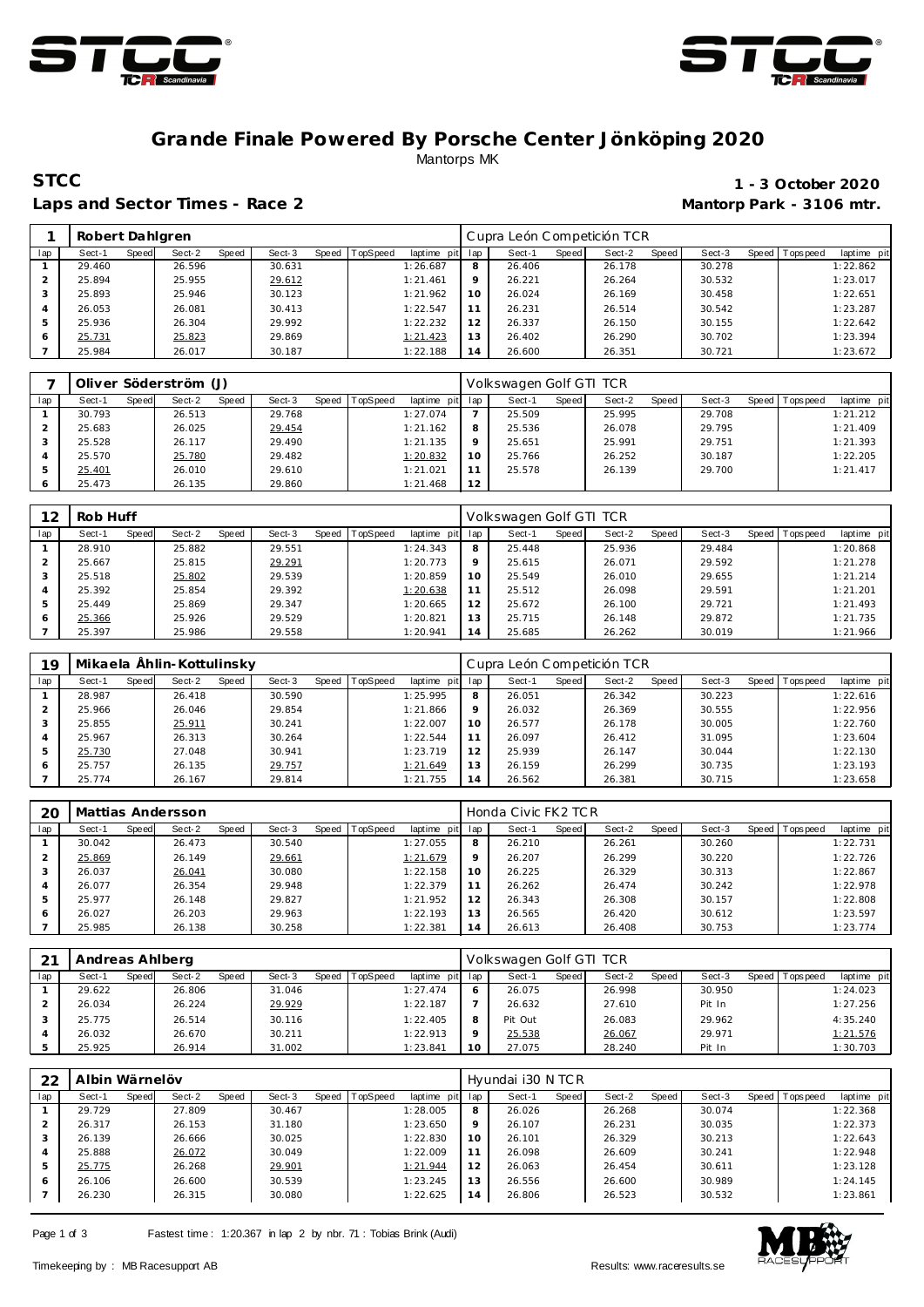



#### **Grande Finale Powered By Porsche Center Jönköping 2020** Mantorps MK

**STCC** 1 - 3 October 2020 Laps and Sector Times - Race 2 **Mantorp Park - 3106 mtr.** 

| 45  | Emil Persson    |                 |        |                               |     | Volkswagen Golf GTI TCR |                 |        |                               |
|-----|-----------------|-----------------|--------|-------------------------------|-----|-------------------------|-----------------|--------|-------------------------------|
| lap | Speed<br>Sect-1 | Sect-2<br>Speed | Sect-3 | Speed TopSpeed<br>laptime pit | lap | Sect-1<br>Speed         | Sect-2<br>Speed | Sect-3 | Speed Topspeed<br>laptime pit |
|     | 28.775          | 26.092          | 29.693 | 1:24.560                      | 8   | 25.557                  | 26.227          | 29.727 | 1:21.511                      |
|     | 25.494          | 26.028          | 29.571 | 1:21.093                      | 9   | 25.438                  | 26.241          | 29.846 | 1:21.525                      |
|     | 25.446          | 25.982          | 29.683 | 1:21.111                      | 10  | 25.653                  | 27.040          | 30.270 | 1:22.963                      |
|     | 25.482          | 26.076          | 29.598 | 1:21.156                      | 11  | 25.870                  | 26.191          | 29.888 | 1:21.949                      |
| 5   | 25.454          | 26.101          | 29.702 | 1:21.257                      | 12  | 25.507                  | 26.211          | 29.867 | 1:21.585                      |
| 6   | 25.361          | 26.432          | 29.699 | 1:21.492                      | 13  | 25.642                  | 26.211          | 29.776 | 1:21.629                      |
|     | 25.539          | 26.052          | 29.594 | 1:21.185                      | 14  | 25.781                  | 26.427          | 30.086 | 1:22.294                      |

| 48  | Mikael Karlsson |       |        |       |        |       |          |                 |         | Volkswagen Golf GTI TCR |              |        |       |        |                |             |
|-----|-----------------|-------|--------|-------|--------|-------|----------|-----------------|---------|-------------------------|--------------|--------|-------|--------|----------------|-------------|
| lap | Sect-1          | Speed | Sect-2 | Speed | Sect-3 | Speed | TopSpeed | laptime<br>pitl | lap     | Sect-1                  | <b>Speed</b> | Sect-2 | Speed | Sect-3 | Speed Topspeed | laptime pit |
|     | 29.166          |       | 26.829 |       | 30.210 |       |          | 1:26.205        | 8       | 25.850                  |              | 26.127 |       | 29.879 |                | 1:21.856    |
|     | 25.532          |       | 25.928 |       | 29.733 |       |          | 1:21.193        | $\circ$ | 25.973                  |              | 26.098 |       | 30.073 |                | 1:22.144    |
|     | 25.567          |       | 25.717 |       | 29.589 |       |          | 1:20.873        | 10      | 25.947                  |              | 26.479 |       | 30.230 |                | 1:22.656    |
|     | 25.674          |       | 25.789 |       | 29.701 |       |          | 1:21.164        |         | 26.001                  |              | 26.237 |       | 30.172 |                | 1:22.410    |
|     | 25.516          |       | 25.939 |       | 29.866 |       |          | 1:21.321        | 12      | 26.249                  |              | 26.630 |       | 30.553 |                | 1:23.432    |
| 6   | 28.261          |       | 26.519 |       | 30.048 |       |          | 1:24.828        | 13      | 26.457                  |              | 26.463 |       | 30.440 |                | 1:23.360    |
|     | 25.906          |       | 26.072 |       | 30.104 |       |          | 1:22.082        | 14      | 26.640                  |              | 27.042 |       | 30.899 |                | 1:24.581    |

| $5^{\circ}$ | Hannes Morin (J) |       |        |       |        |       |         |             |                | Audi RS3 LMS |       |        |       |        |         |           |             |
|-------------|------------------|-------|--------|-------|--------|-------|---------|-------------|----------------|--------------|-------|--------|-------|--------|---------|-----------|-------------|
| lap         | Sect-1           | Speed | Sect-2 | Speed | Sect-3 | Speed | opSpeed | laptime pit | lap            | Sect-1       | Speed | Sect-2 | Speed | Sect-3 | Speed I | Tops peed | laptime pit |
|             | 28.733           |       | 27.036 |       | 30.441 |       |         | 1:26.210    | 8              | 26.341       |       | 26.435 |       | 30.007 |         |           | 1:22.783    |
|             | 26.225           |       | 26.241 |       | 31.085 |       |         | 1:23.551    | 9              | 26.230       |       | 26.442 |       | 30.702 |         |           | 1:23.374    |
| 3           | 25.577           |       | 25.935 |       | 29.511 |       |         | 1:21.023    | 10             | 26.049       |       | 26.138 |       | 30.154 |         |           | 1:22.341    |
| 4           | 25.663           |       | 25.840 |       | 29.724 |       |         | 1:21.227    |                | 26.245       |       | 26.500 |       | 32.086 |         |           | 1:24.831    |
| ь           | 25.647           |       | 26.191 |       | 30.243 |       |         | 1:22.081    | 12             | 26.010       |       | 26.203 |       | 29.837 |         |           | 1:22.050    |
| 6           | 25.581           |       | 25.902 |       | 29.658 |       |         | 1:21.141    | 13             | 25.915       |       | 26.286 |       | 30.634 |         |           | 1:22.835    |
|             | 25.946           |       | 26.063 |       | 30.004 |       |         | 1:22.013    | $\overline{4}$ | 26.736       |       | 26.457 |       | 30.647 |         |           | 1:23.840    |

| 59  |        |       | Peter Poker Wallenberg |       |        |       |          |             |         | Cupra León Competición TCR |       |        |       |        |         |             |             |
|-----|--------|-------|------------------------|-------|--------|-------|----------|-------------|---------|----------------------------|-------|--------|-------|--------|---------|-------------|-------------|
| lap | Sect-1 | Speed | Sect-2                 | Speed | Sect-3 | Speed | TopSpeed | laptime pit | lap     | Sect-1                     | Speed | Sect-2 | Speed | Sect-3 | Speed I | T ops pee d | laptime pit |
|     | 29.770 |       | 27.244                 |       | 30.745 |       |          | 1:27.759    | 8       | 26.047                     |       | 26.294 |       | 30.181 |         |             | 1:22.522    |
|     | 26.364 |       | 26.279                 |       | 30.685 |       |          | 1:23.328    | $\circ$ | 25.909                     |       | 26.256 |       | 29.976 |         |             | 1:22.141    |
|     | 26.545 |       | 26.416                 |       | 30.451 |       |          | 1:23.412    | 10      | 26.153                     |       | 26.206 |       | 30.355 |         |             | 1:22.714    |
|     | 26.098 |       | 26.279                 |       | 30.048 |       |          | 1:22.425    | 11      | 26.269                     |       | 26.395 |       | 30.454 |         |             | 1:23.118    |
| 5   | 26.240 |       | 26.106                 |       | 30.225 |       |          | 1:22.571    | 12      | 25.953                     |       | 27.078 |       | 31.481 |         |             | 1:24.512    |
| 6   | 25.991 |       | 26.267                 |       | 30.187 |       |          | 1:22.445    | 13      | 26.602                     |       | 26.567 |       | 30.361 |         |             | 1:23.530    |
|     | 26.303 |       | 26.448                 |       | 30.241 |       |          | 1:22.992    | 14      | 26.633                     |       | 26.550 |       | 30.535 |         |             | 1:23.718    |

| 70  |        |       | sac Aronsson (J) |       |        |       |          |                 |         | Volkswagen Golf GTI TCR |              |        |         |        |                 |             |
|-----|--------|-------|------------------|-------|--------|-------|----------|-----------------|---------|-------------------------|--------------|--------|---------|--------|-----------------|-------------|
| lap | Sect-1 | Speed | Sect-2           | Speed | Sect-3 | Speed | TopSpeed | laptime pit lap |         | Sect-1                  | <b>Speed</b> | Sect-2 | Speed ' | Sect-3 | Speed Tops peed | laptime pit |
|     | 29.413 |       | 26.910           |       | 30.306 |       |          | 1:26.629        | 8       | 25.969                  |              | 26.394 |         | 30.029 |                 | 1:22.392    |
|     | 26.273 |       | 26.188           |       | 30.840 |       |          | 1:23.301        | $\circ$ | 25.722                  |              | 26.519 |         | 30.273 |                 | 1:22.514    |
|     | 26.203 |       | 26.085           |       | 29.641 |       |          | 1:21.929        | 10      | 26.096                  |              | 26.259 |         | 30.164 |                 | 1:22.519    |
| 4   | 25.859 |       | 26.111           |       | 29.718 |       |          | 1:21.688        |         | 25.917                  |              | 27.637 |         | 30.565 |                 | 1:24.119    |
| 5   | 25.892 |       | 26.401           |       | 30.337 |       |          | 1:22.630        | 12      | 26.138                  |              | 26.391 |         | 30.717 |                 | 1:23.246    |
| 6   | 25.825 |       | 26.163           |       | 29.894 |       |          | 1:21.882        | 13      | 26.457                  |              | 26.642 |         | 30.395 |                 | 1:23.494    |
|     | 25.869 |       | 26.340           |       | 30.028 |       |          | 1:22.237        | 14      | 26.404                  |              | 26.541 |         | 30.433 |                 | 1:23.378    |

|     | Tobias Brink |       |        |       |        |       | Audi RS3 LMS    |             |         |        |       |        |       |        |       |           |             |
|-----|--------------|-------|--------|-------|--------|-------|-----------------|-------------|---------|--------|-------|--------|-------|--------|-------|-----------|-------------|
| lap | Sect-1       | Speed | Sect-2 | Speed | Sect-3 | Speed | <b>TopSpeed</b> | laptime pit | lap     | Sect-1 | Speed | Sect-2 | Speed | Sect-3 | Speed | Tops peed | laptime pit |
|     |              |       | 25.853 |       | 29.060 |       |                 | 1:25.323    | 8       | 25.466 |       | 25.930 |       | 29.467 |       |           | 1:20.863    |
|     | 25.160       |       | 25.962 |       | 29.245 |       |                 | 1:20.367    | $\circ$ | 25.426 |       | 26.072 |       | 29.699 |       |           | 1:21.197    |
|     | 25.350       |       | 25.844 |       | 29.300 |       |                 | 1:20.494    | 10      | 25.574 |       | 25.959 |       | 29.635 |       |           | 1:21.168    |
|     | 25.401       |       | 25.898 |       | 29.310 |       |                 | 1:20.609    | 11      | 25.535 |       | 26.121 |       | 29.676 |       |           | 1:21.332    |
|     | 25.510       |       | 25.844 |       | 29.454 |       |                 | 1:20.808    | 12      | 25.596 |       | 26.088 |       | 29.658 |       |           | 1:21.342    |
| 6   | 25.363       |       | 26.023 |       | 29.508 |       |                 | 1:20.894    | 13      | 26.042 |       | 26.040 |       | 29.910 |       |           | 1:21.992    |
|     | 25.326       |       | 26.059 |       | 29.511 |       |                 | 1:20.896    | 14      | 25.727 |       | 26.290 |       | 30.154 |       |           | 1:22.171    |

| $\Omega$ 1 | Magnus Gustavsen (J) |       |        |       |        |       |          | Audi RS3 LMS    |    |        |       |        |         |        |       |            |             |
|------------|----------------------|-------|--------|-------|--------|-------|----------|-----------------|----|--------|-------|--------|---------|--------|-------|------------|-------------|
| lap        | Sect-1               | Speed | Sect-2 | Speed | Sect-3 | Speed | TopSpeed | laptime pit lap |    | Sect-1 | Speed | Sect-2 | Speed I | Sect-3 | Speed | Tops pee d | laptime pit |
|            | 29.427               |       | 26.736 |       | 30.820 |       |          | 1:26.983        | 8  | 25.991 |       | 26.475 |         | 30.013 |       |            | 1:22.479    |
|            | 26.267               |       | 26.347 |       | 32.204 |       |          | 1:24.818        |    | 25.962 |       | 26.383 |         | 30.246 |       |            | 1:22.591    |
|            | 26.604               |       | 26.538 |       | 30.222 |       |          | 1:23.364        | 10 | 26.051 |       | 26.296 |         | 30.367 |       |            | 1:22.714    |

Page 2 of 3 Fastest time : 1:20.367 in lap 2 by nbr. 71 : Tobias Brink (Audi)